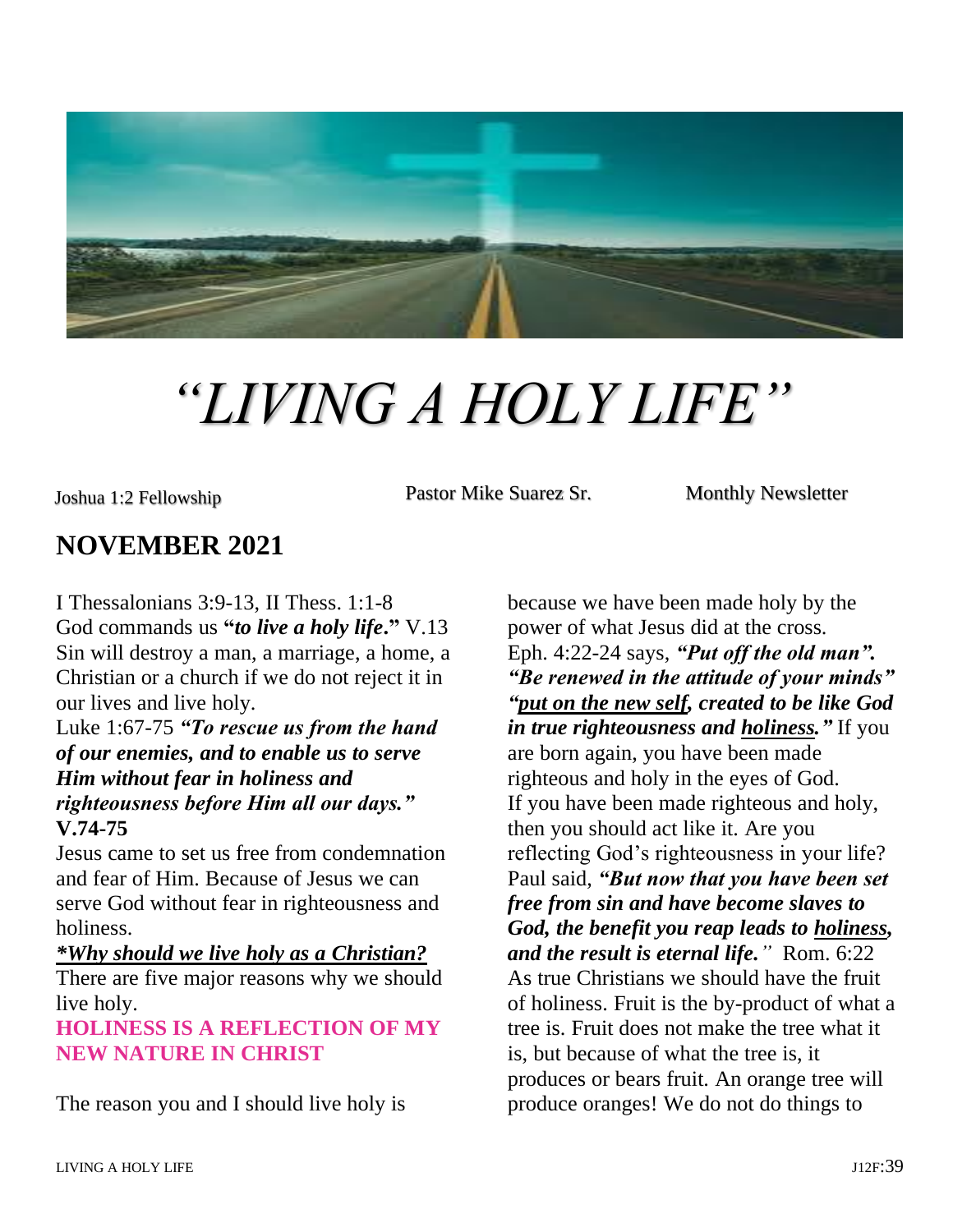become good that is religion. We have been made righteous and holy and if we abide in Christ, the fruit of Holiness comes into our lives naturally. The fruit in my life testifies to what I am in Christ. We are holy because in Christ it is our new nature. If you are saved, you want to do what is right. If you say that you are an orange tree and never produce oranges than something is wrong with that tree.

# **HOLINESS IS A BY-PRODUCT OF MY RELATIONSHIP WITH GOD**



Holiness is a by-product of our intimate relationship with God. Holiness is the results of the presence of God in our lives. Because of the presence of God in our lives holiness is following that presence. Moses experiences this because of his relationship with God. **"***When Moses came down from Mount Sinai with the two tablets of the Testimony in his hands, he was not aware that his face was radiant because he had spoken with the Lord."* Exodus 34:29 When you spend quality time with God and walk the walk, God's presence will follow you like in the life of Moses. Who are you hanging around with or spending time with? You cannot wallow in the mud with the pigs and expect to smell like a rose. If you wallow with the pigs you are going to stink. I Corinthians 15:33 says, *"Do not be misled: "Bad company corrupts good character."*

But if you hang around godly people with good character, it will rub off on you. Spend time with God and holiness will be a by-product in your life. The Holy Spirit will produce in your life the character of God and the likeness of Jesus if you spend time with God. Many people say they know God and spend time with God, but they don't have any fruit in their lives.

#### **HOLINESS IS A WITNESS TO THE LOST**

Holiness in our life is a witness to the lost. Matthew 5:13-16 - *"You are the salt of the earth. But if the salt loses its saltiness how can it be made salty again? It is no longer good for anything, except to be thrown out and trampled by men..."* Walking holy testifies of God's presence in our lives. Our holiness brings conviction to the lost. *"In the same way, let your light shine before men, that they may see your good deeds and praise your father in heaven*," Matthew 5:16 We live holy because men are to see our good works. Men are to see the light of God in our lives. Your life is a witness to the lost. Our life speaks louder than our words. If we live unholy, we fuel the lost sinners' justification to rebel against God.The church of God should not give the lost a reason of why they reject God. If you walk according to God's Word it will bring conviction to the lost soul.

# **HOLINESS IS BECAUSE WE LOVE GOD**